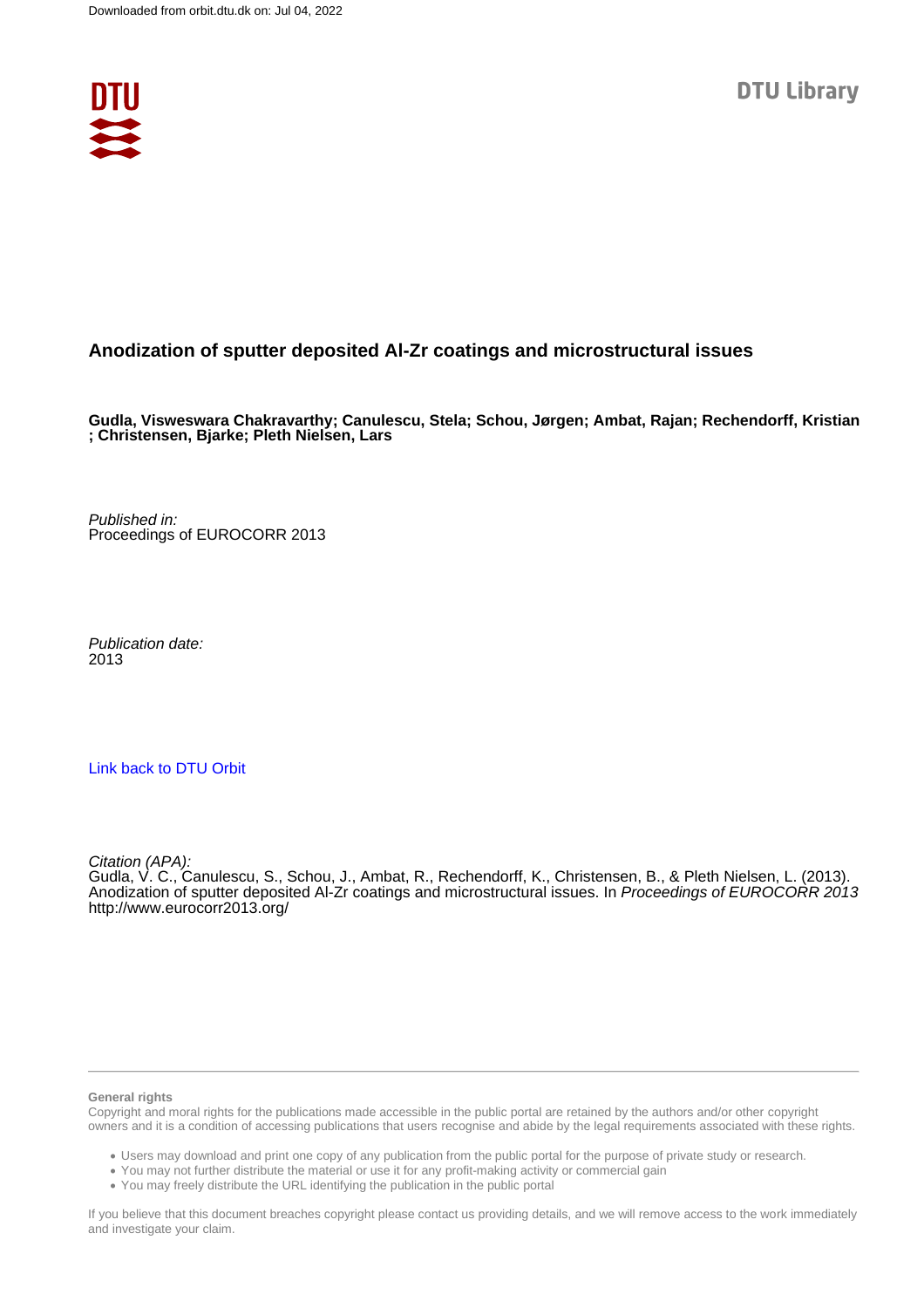# **Anodization of sputter deposited Al-Zr coatings and microstructural issues**

*Chakravarthy G.V., Stela Canulescu, Jørgen Schou, Rajan Ambat, Technical University of Denmark, Kongens Lyngby, 2800 Denmark Kristian Rechendorff, Bjarke Christensen, Lars Pleth Nielsen, Danish Technological Institute, Århus C, 8000 Denmark*

# **Summary**

The anodization and optical appearance of magnetron sputtered Al-Zr coatings with Zr concentration varying from 6 wt. % to 23 wt. % on AA6060 substrates are studied. Heat treatment of the coated samples was carried out at 550 ˚C for 4 hours and the resulting microstructure showed uniform precipitation of Al-Zr based second phase particles. Anodization was performed in a 20 wt. % sulphuric acid (12.5 V constant voltage and 18 ˚C). Effect of coating composition and microstructures resulting from heat treatment upon appearance of the anodized samples were analysed by scanning electron microscopy, grazing incidence X-ray diffraction analysis, glow discharge optical emission spectroscopy and spectrophotometry. Microstructure of the coating is found to have clear influence on the appearance of anodized layer due to incorporation of partially oxidized second phase particles in the anodized layer, which modified the light absorption and scattering effects.

# **1 Introduction**

Anodized aluminium alloy components are extensively used in various technological areas such as architectural, decorative, and automobile sectors either for corrosion protection, optical appearance or both [1]. Sulphuric acid anodizing is the most commonly used process for decorative anodizing of aluminium and the thicknesses used are in the range of  $10 - 15$  µm [2]. The anodized layer is usually transparent and the appearance depends on the composition of aluminium alloy being anodized, anodizing parameters and the surface condition prior to anodization [3, 4]. Also, anodization in sulphuric acid results in an anodized layer with nano-sized pores that can be impregnated with dyes both organic and inorganic to impart different colours to the anodized layer [2]. With the increasing use of recycled aluminium alloys for cost effectiveness and sustainability, the control of optical appearance of anodized components is becoming difficult. This is due to the increase and potentially fluctuating amount of intermetallic phases in recycled aluminium alloys, which behave differently from the aluminium matrix during the anodization process [1]. The electrochemical behaviour of various second phases in aluminium alloys during anodization has been studied extensively [5 - 8], but very little is known on the effect of these phases on the optical appearance after anodization [9]. Recently, authors have evaluated the use of sputtered coatings for anodization [10]. Sputtering deposition techniques provide coatings with a wide range of compositions compared to conventional melt and cast techniques. Also the coatings can be deposited on any kind of aluminium alloy without affecting the appearance after anodization due to second phases. The composition of these coatings can be tailored to suit the requirements and a further controlled heat treatment will cause the formation of well controlled second phases.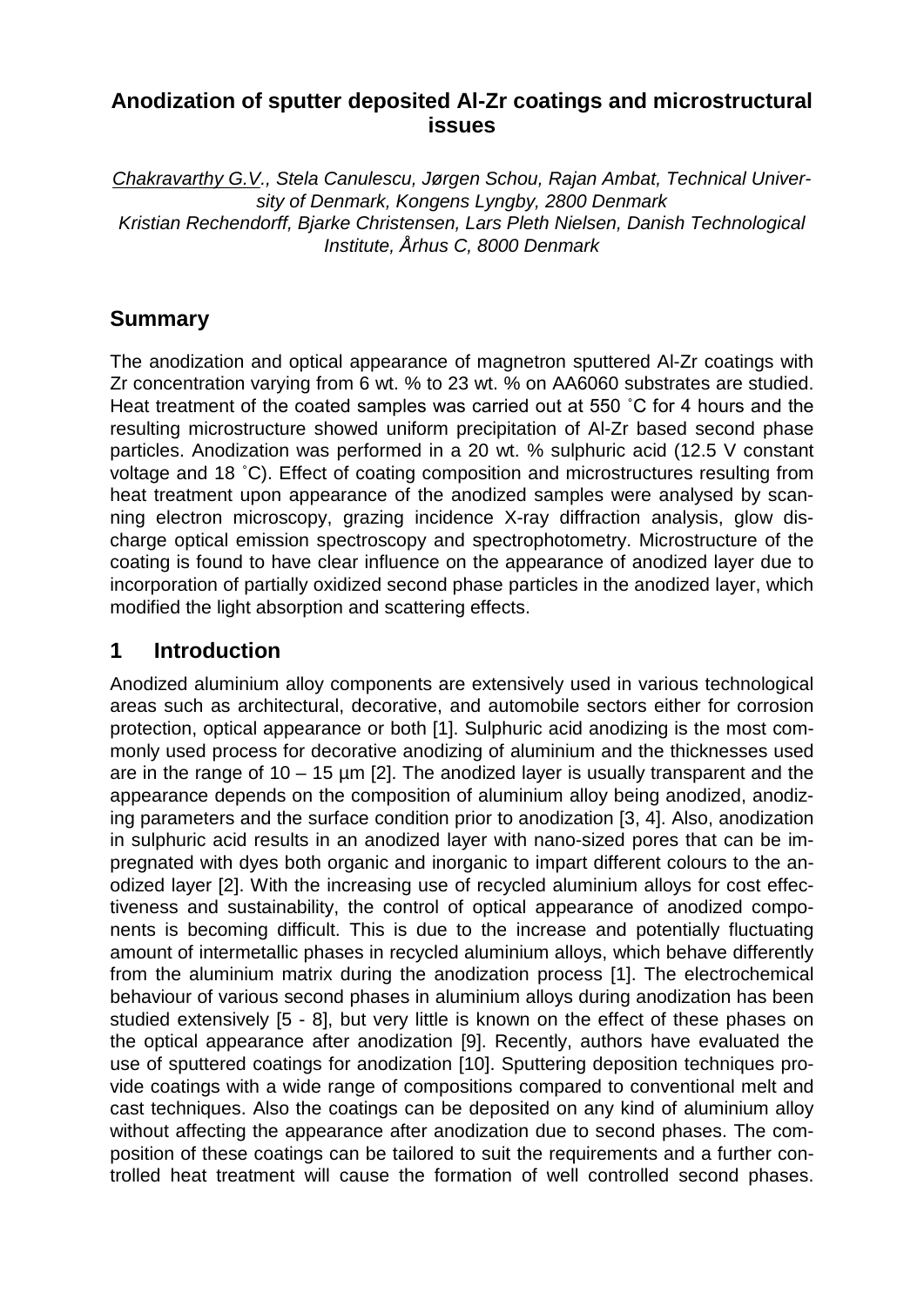These second phases after anodization will modify the scattering phenomenon of light in the anodized layer and thus provide the desired optical appearance.

The anodization behaviour of various alloys systems like Al-Ti, Al-Cu, Al-Mg and Al-Mn has been reported earlier [10 - 13], but the anodization of Al-Zr system has not been reported yet. This paper describes the behaviour of Al-Zr coatings during sulphuric acid anodization. The coatings were obtained by magnetron sputtering and heat treated to form second phase precipitates. The effect of heat treatment, composition, microstructure and morphology on the appearance of anodized layer is investigated.

# **2 Experimental**

## **2.1 Materials and methods**

Aluminium substrates (AA6060) of dimensions 200 x 40 x 10 mm<sup>3</sup> were obtained from Erbslöh Aluminium GmbH, Germany. Al-Zr coatings with a composition gradient from 6 wt. % to 23 wt. % Zr were deposited using magnetron sputtering (Model CemeCon 800/8) at Tribology Centre, Danish Technological Institute, Denmark. All depositions were performed with a bias voltage of -50 V. One commercial AA1050 and one AA1050 target with Zr inserts were used in the chamber for obtaining the desired Zr fraction during the coating process. The thickness of the coatings obtained was approximately 16  $\mu$ m.

Heat treatment of the coated samples was performed in a muffle furnace in ambient atmosphere at a temperature of 550 ˚C for 4 h. The samples were then removed from the furnace and cooled in ambient air. The heat-treated and as coated samples were then mechanically polished, buffed, and degreased in a mild Alficlean<sup>™</sup> solution at 60 ˚C before being subjected to anodization. The samples were then subsequently desmutted by immersing in diluted  $HNO<sub>3</sub>$  followed by demineralised water rinsing. The surface preparation process resulted in removal of 5 - 6 µm of the coating thickness. Anodization was carried out in a 20 wt. % sulphuric acid bath maintained at 18 ˚C. Anodization voltage was fixed at 12.5 V and the process was carried out for 30 min followed by rinsing with demineralized water. Sealing of the anodized layer was performed in water at 96 ˚C for 25 min. followed by drying with hot air.

# **2.2 Spectrophotometry**

Spectrally resolved optical reflectance of the coatings was measured using an integrating sphere – spectrophotometer setup. The samples were illuminated with a collimated beam from a deuterium tungsten-halogen light source (type DH2000 from Ocean Optics) at an angle of incidence of 8˚ with respect to normal. The reflected light was collected using an optical fibre coupled to an optical spectrometer (QE 65000 from Ocean Optics). Each reflectance spectrum was averaged over 4 s over the wavelength range from 350-750 nm. Diffuse reflectance of a sample can be measured directly using a gloss trap coated with a dark absorbing material in the specular light port of the sphere. The specular reflectance spectrum is then obtained by subtracting the diffuse reflectance from total reflectance of each sample. The spectrophotometer was calibrated using high specular and high diffuse reflectance standards.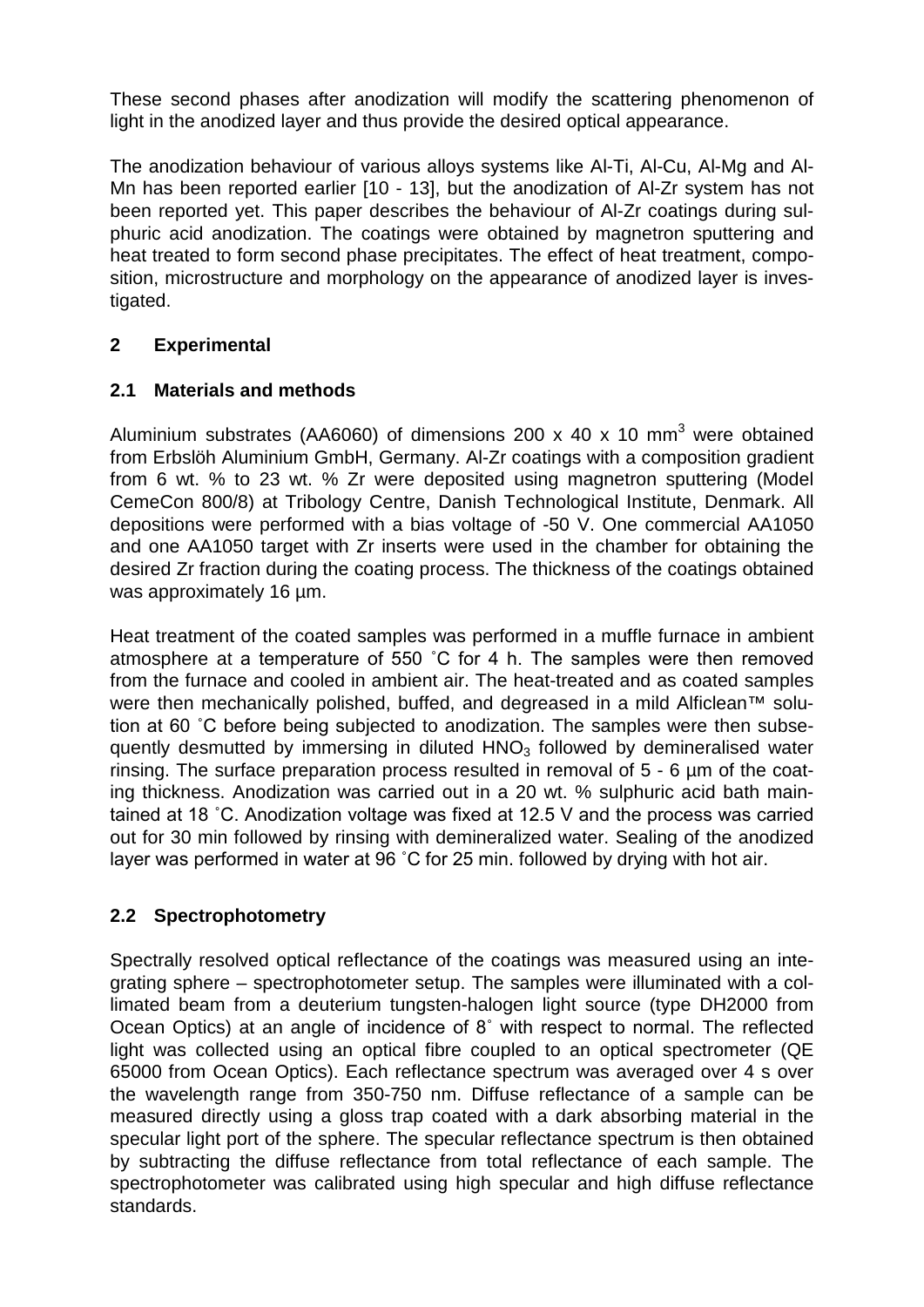### **2.3 Microstructural characterization**

The morphology and microstructure of sputtered coatings and anodized layer was observed using scanning electron microscopy (Model Quanta 200 ESEM FEG, FEI) equipped with an EDS (Oxford Instruments 80 mm<sup>2</sup> X-Max). The samples were mounted in an epoxy and polished to reveal the cross section.

### **2.4 X-ray Diffraction**

Grazing incidence X-ray diffraction (GI-XRD) (Model Bruker Discover D8) analysis was performed using Cu  $K_{\alpha}$  radiation at 40 kV and 40 mA for the phase analysis of deposited and heat treated coatings before and after anodization. XRD patterns were recorded in the 2θ range from 25° to 160° with an incidence angle of 1˚, step size of 0.03° and a scan step time of 4 s.

### **2.5 Radio Frequency Glow Discharge Optical Emission Spectroscopy**

Compositional depth profiling of the coated, heat treated, and anodized samples was performed using RF-GDOES (Model GD-Profiler 2, Horiba Jobin Yvon). The instrument was coupled with a software package (Quantum XP) for analysing and quantifying the data.

#### **3 Results**

#### **3.1 Visual appearance**



**Figure 1:** Optical images of the Al-Zr coatings of different compositions deposited on AA6060 substrates (a) as received and polished, (b) as-received, polished, and anodized, (c) heat treated and polished and (d) heat treated, polished, and anodized condition. The Zr concentration in the coatings decreases from left to right. The white spots on the samples are due to GD-OES characterization.

Figure 1 shows the appearance of the coated samples before and after anodization, with and without heat treatment. It can be clearly seen that the heat treated sample after anodization looks dark throughout the range of Zr concentrations, whereas the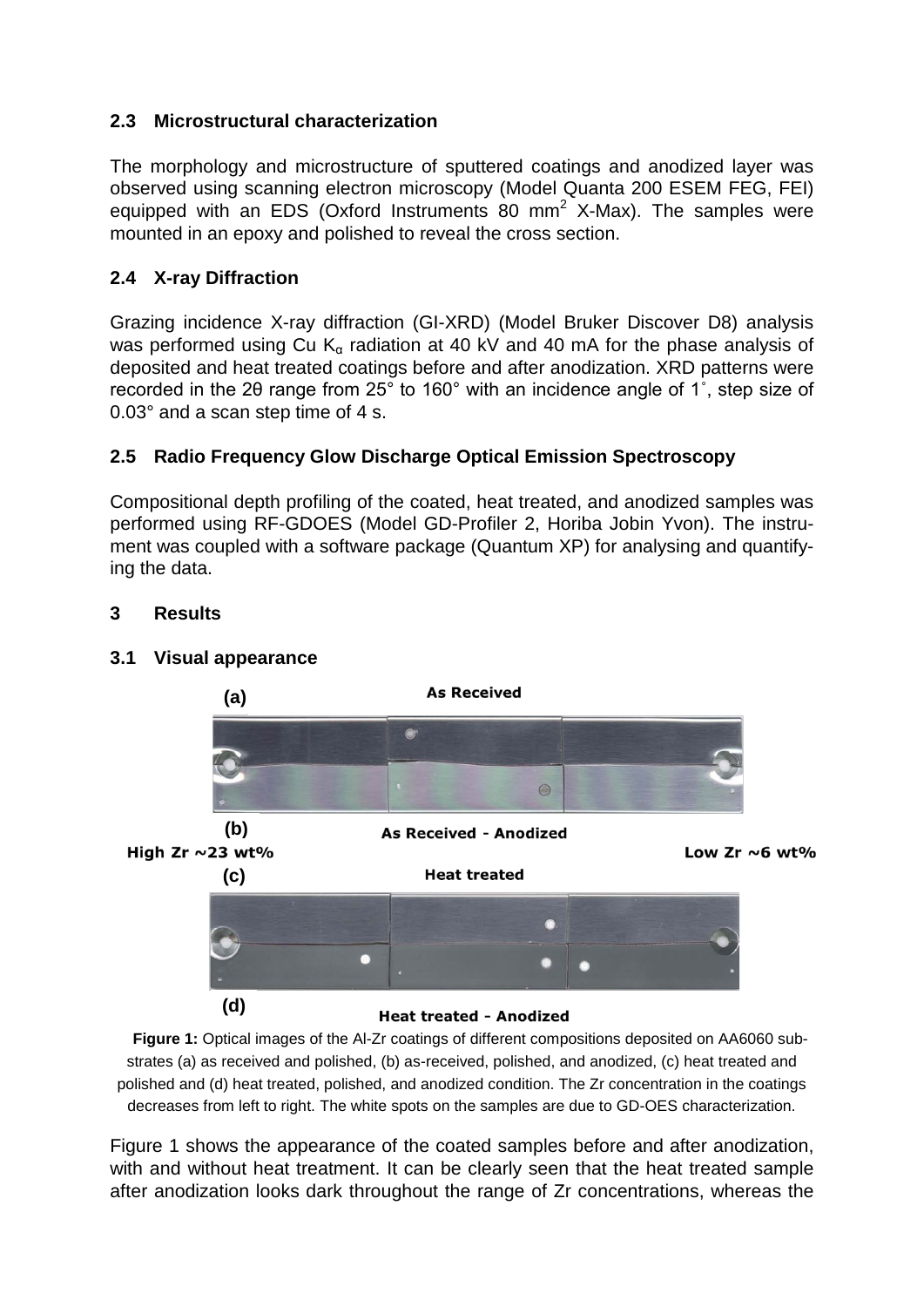samples which were anodized in as-received condition show a transparent anodized layer. The colours appearing in the anodized layer of the non-heat treated sample are interference colours from a transparent anodized layer.



## **3.2 Scanning electron microscopy**

**Figure 2:** Back scattered electron images of Al- 17 wt. % Zr coatings cross section on AA6060 in (a) as coated, (b) as coated and anodized, (c) heat treated and (d) heat treated and anodized condition.

Figure 2 (a) shows the thickness of the coating after mechanical polishing is approx. 10 µm. Anodization of the sputtered coating resulted in an anodized layer of approx. 4 µm (Fig. 2 (b)). Also, it can be observed that there is a contrast within the coating in the form of bright columns which is attributed to variation in the Zr concentration arising out of the deposition process. The heat treated coating shows formation of secondary phases with different morphology, size and distribution (Figure 2 (c)). One type of second phase particles is in the size range of 300 – 400 nm which are homogenously distributed across the coating thickness and the others are in the nanometre size range (< 100 nm). The nanometre sized secondary phases are precipitated along certain regions and seem to follow the columnar structure arising out of the sputter deposition process. Preferential precipitation of these particles is due to the difference in Zr concentration as shown in figure 2 (b).

EDS data (not shown) of these second phases revealed the presence of Al, Zr, and Si. The presence of Si in the sputtered layer after heat treatment is attributed to diffusion from the Si containing substrate. The coating microstructure after heat treatment is similar throughout the composition range of Zr consisting of nano and submicron sized second phase particles.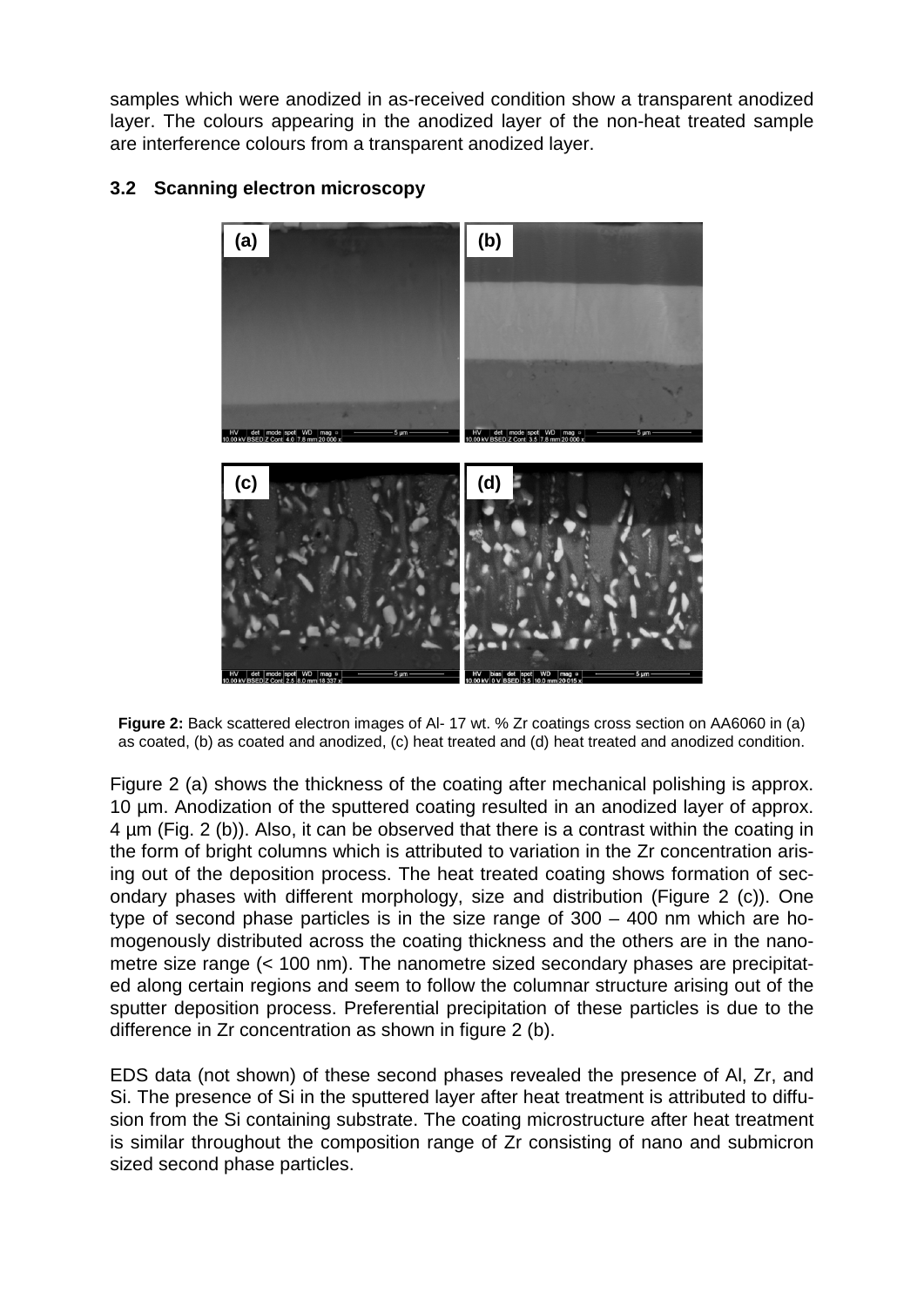Anodization of heat treated samples resulted in an anodized layer thickness of approx. 3 µm (Figure 2 (d)). It can be seen that in the anodized layer, the second phases are only partially affected which is reflected in the brightness contrast in individual particles in the anodized layer. The nano sized second phases are completely anodized as there is no observable contrast in the appearance of these particles in the anodized layer. EDS analysis of the partially anodized second phases does not show any appreciable changes in the concentration of the constituting elements, but presence of oxygen.

### **3.3 X-ray diffraction**



**Figure 3:** GI-XRD pattern of the samples in as received and anodized condition with and without heat treatment taken from a composition of approximately 16-17 wt. % Zr.

GI-XRD pattern of the as-coated, heat treated, and anodized samples are shown in Figure 3. The diffraction pattern from the as-coated samples show peaks which correspond to pure aluminium. There are no separate peaks which correspond to Zr or related phases, showing that all the Zr is dissolved into the aluminium matrix. The diffraction pattern of the heat treated samples shows peaks corresponding to aluminium and a phase which was indexed from the JCPDS data as (Al, Zr, Si) (Pattern No. 14-0625, Stoichiometric data for this compound is not available in the JCPDS library). This is in accordance with the data obtained from the EDS results. It can also be observed that the anodization process does not give rise to any new peaks in the pattern as it transforms the surface to an amorphous phase.

# **3.4 GD-OES**

The GD-OES depth profile analysis for the heat treated sample (not shown) revealed a higher concentration of Si when compared to that of the as-coated samples. The concentration of Si in the heat treated samples was measured to be  $1.28 \pm 0.21$  wt. % and  $0.08 \pm 0.01$  wt. % for the as coated sample. As mentioned earlier, the presence of Si in the PVD layer is due to diffusion from the substrate to the coating during heat treatment.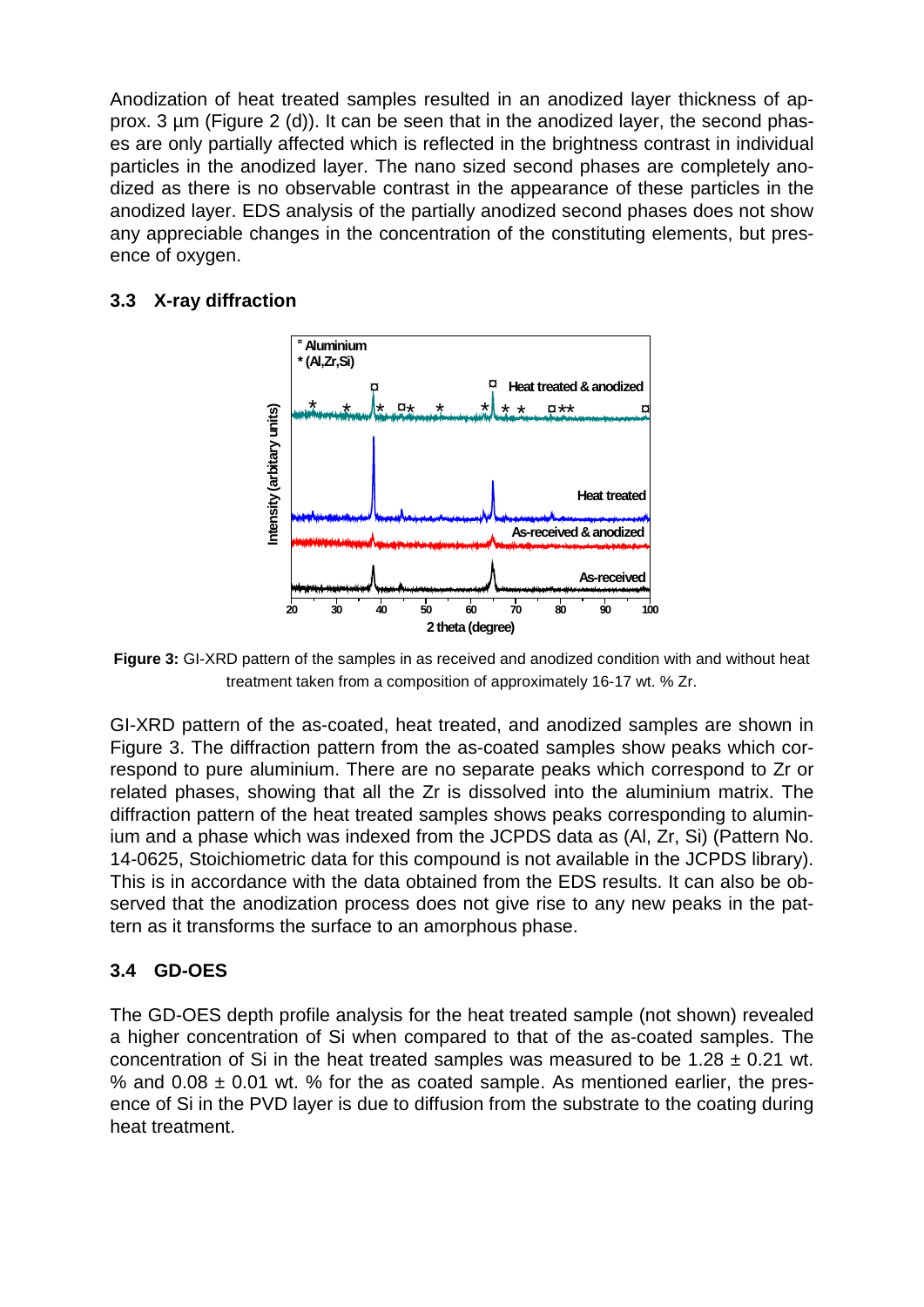

**Figure 4:** Reflectance spectra of Al- 15 wt. % Zr coatings on AA6060 in (a) as coated, (b) as coated and anodized, (c) heat treated and (d) heat treated and anodized condition.

The diffuse and total reflectance spectra of the samples containing Zr concentration of 15 wt. % are shown in Figure 4. Optical reflectance of the coatings in the visible wavelength spectral range shows a weak dependence on wavelength. The asreceived sample after polishing treatment has a high total reflectance and a diffuse reflectance value corresponding to approximately 1/3 the total reflectance value. The specular reflectance of these samples is the difference between the total and diffuse reflectance and is hence the remaining 2/3 of total reflectance in this case. After anodization (Figure 4(b)) the total reflectance remains nearly the same and interference fringes arise due to the formation of a uniform anodized layer (thickness value ∼4 µm). The diffuse reflectance of the coatings increases after anodization. This may be ascribed to the structure and creation of pores in the anodized aluminium during the anodization process, which also serves as defects for the incoming light. The heat treated samples (Figure 4(c)) have a similar total and diffuse reflectance spectra as the as-received samples in the visible wavelength range. Upon anodization, the optical reflectance of the heat treated sample (Figure 4(d)) decreases considerably. Also the specular reflectance is minimal for these samples implying that the samples lose their glossy nature. The same behaviour was observed across all the Zr concentration values. The total reflectance of the samples decreases slightly with increasing Zr content from 6 to 23 wt. %.

### **4 Discussion**

From the SEM, XRD, and RF-GDOES results it is clear that the heat treatment of the sputter coated samples gives a microstructure containing (Al-Zr-Si) phase in an Al matrix with a homogenous and dual size distribution, i.e. large second phase parti-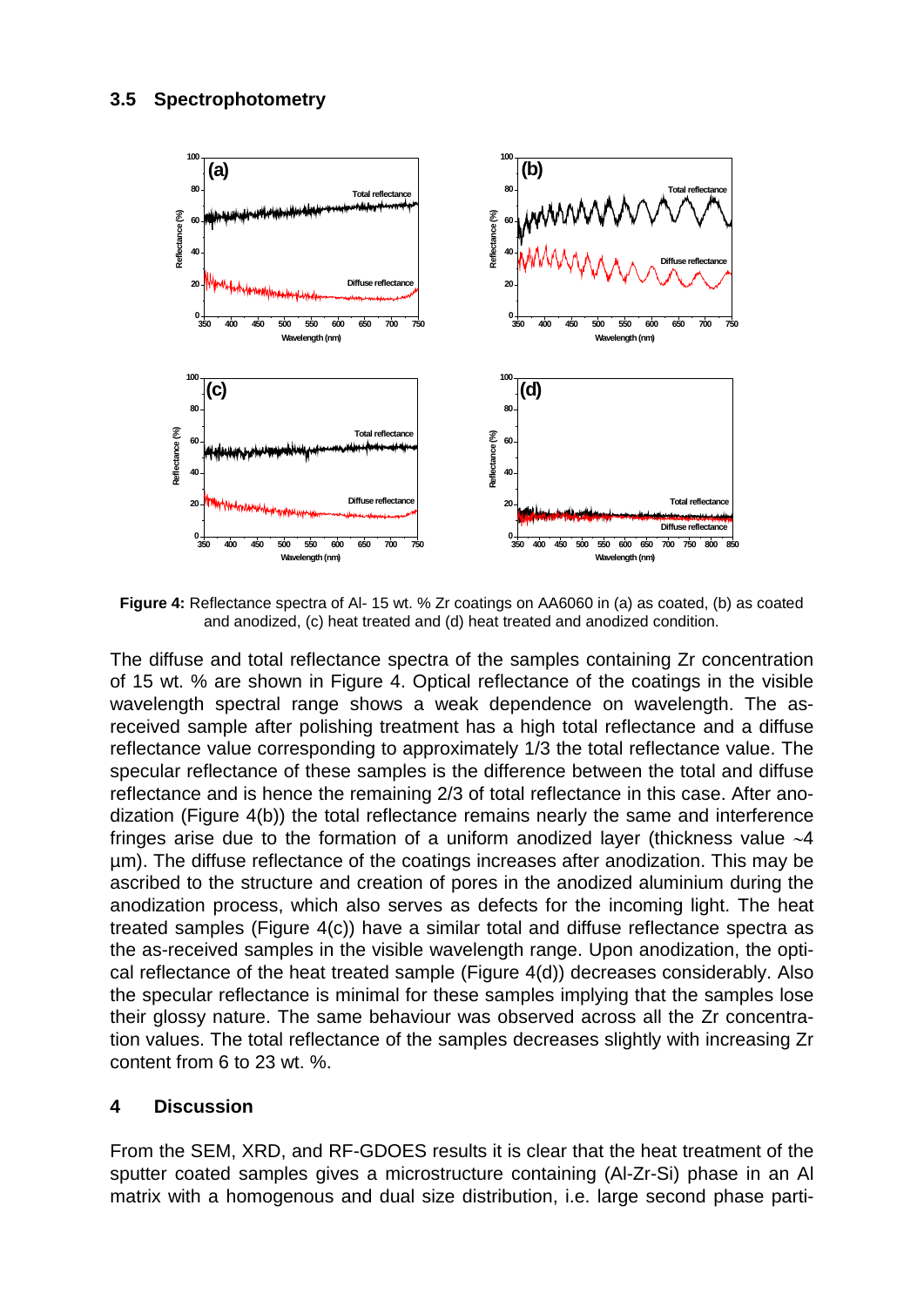cles in the size range of 300 - 400 nm and small particles in the nanometer size range (<100 nm). After anodization, the particles with a higher size distribution are partially oxidized while the ones with a lower size distribution are completely oxidized. The un-anodized region of the large-size particles (300 - 400 nm) is metallic in nature, while the anodized region is essentially a mixture of oxides and hydroxides of Al, Zr, and Si. The refractive index in crystalline nature of these oxides is approximately 1.72, 2.17, and 1.52 over the visible wavelength range respectively [14]. The anodized Al matrix has a refractive index which is lower than that of zirconium oxide. Assuming that the refractive index of the anodized (Al-Zr-Si) layer of particles is larger than that of anodized Al, more particles different from the matrix in terms of refractive index will result in more scattering of light. Homogenous distribution of such scattering centres in the anodized aluminium matrix results in multiple scattering of light, which disperses the incident light in all directions and creates a diffuse appearance of the surface. However, the un-anodized particles consisting of (Al-Zr-Si) phase are metallic. The refractive indices of metals have a high extinction coefficient, which is responsible for their absorption characteristics. This becomes prominent when the size ranges are comparable to the wavelengths of visible light, where metal particles are absorbing due to surface plasmon effects [15]. This implies that multi-component metallic particles containing (Al-Zr-Si) phase serve as centres of absorption for the incoming light and will contribute to a dark appearance of the heat treated and anodized specimens. Thus, the anodized region of the large-size particles scatters light, whereas the un-anodized region absorbs the light. Multiple scattering events thus results in an increased absorption of light and gives the dark appearance to anodized surface. This phenomenon of reflective scattering by anodized region of the particles and absorption by un-anodized region is elucidated in Figure 5. Further work is under progress and will be the focus of a more detailed journal paper.



**Figure 5:** Schematic showing the reflective scattering and absorption of light from the second phase particles in the anodized layer (modify the schematic).

### **Conclusions**

Thick Al-Zr coatings with Zr concentration varying from 6 wt. % to 23 wt. % on AA6060 substrates were studied. The optical reflectivity of the anodized samples with and without heat treatment was found to be similar throughout the composition gradient of Zr. Silicon diffusion from the substrate during heat treatment promotes the formation of (Al-Zr-Si) phase with a dual size distribution. Upon heat treatment, small